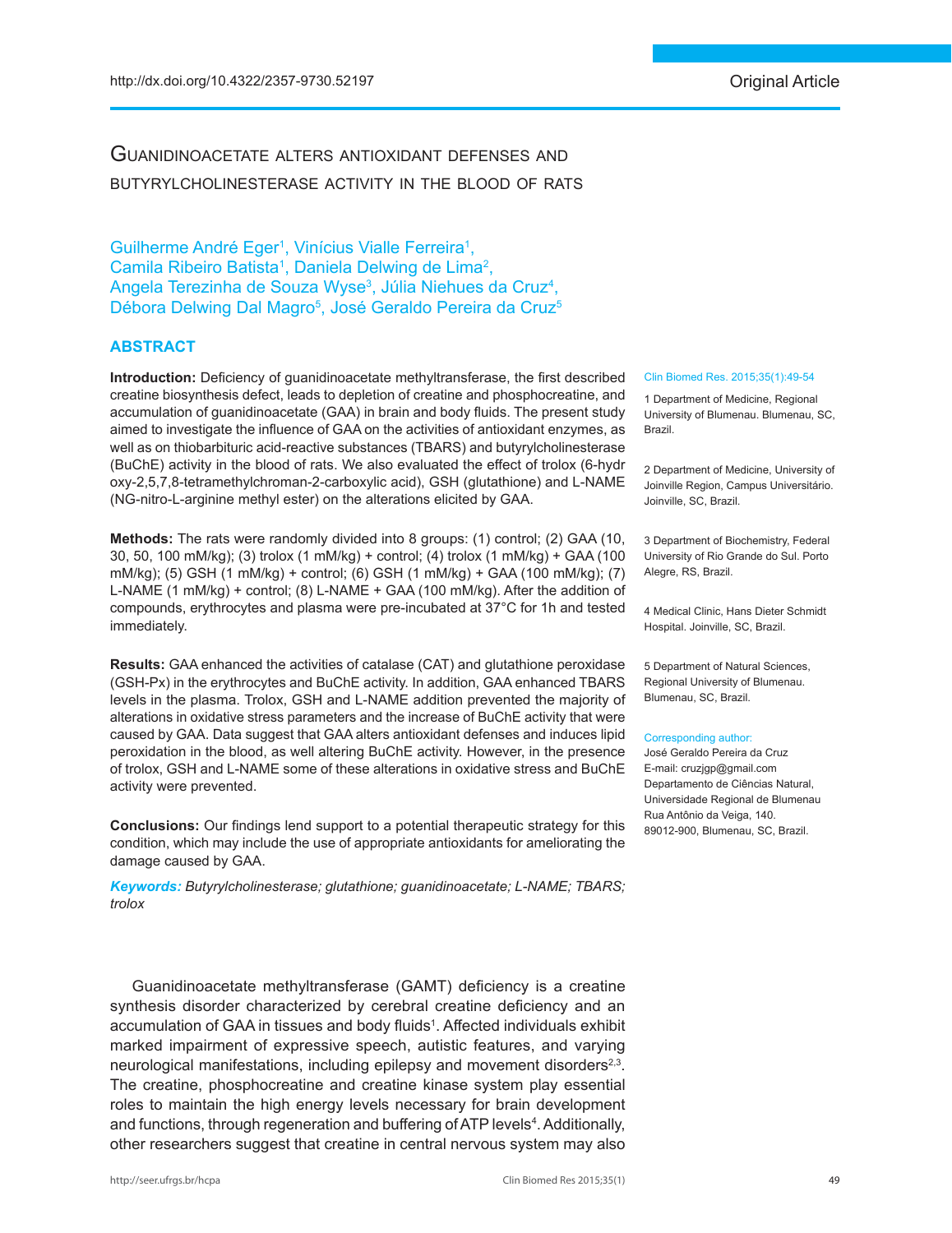act as true neurotransmitter and one of the main central nervous system osmolytes<sup>5-7</sup>.

We have previously demonstrated that GAA induced lipid peroxidation in the brain<sup>8</sup>. These data are in agreement with the other studies, showing that GAA increases free radical production $9-11$ . It is therefore presumed that this pathomechanism may contribute at least in part to the pathophysiology of the brain injury observed in patients affected by GAMT deficiency. Lipid peroxidation, the oxidative catabolism of polyunsaturated fatty acids, is widely accepted as a general mechanism for cellular injury and death, and has been implicated in diverse pathological conditions<sup>12,13</sup>. SOD, CAT, and GSH-Px are endogenous antioxidant enzymes that act as free-radical scavengers and hence prevent and repair damage done by reactive oxygen species $14,15$ . In addition, acetylcholinesterase activity is significantly increased by GAA in the rat striatum, interfering in acetylcholine levels; we also verified the *in vitro* effects of different concentrations of GAA on BuChE activity in the serum of rats<sup>10,16</sup>.

Considering the absence of studies on GAA in the peripheral system, the purpose of this study was to investigate the *in vitro* effects of different concentrations of GAA on the activities of antioxidant enzymes CAT, GSH-Px, and SOD, as well as on TBARS in the blood and BuChE activity in the plasma of rats. Furthermore, we also tested the influence of trolox, GSH and L-NAME on the effects elicited by GAA on antioxidant enzymes, TBARS, and on BuChE activity.

# **METHODS**

## *Subjects*

Sixty-day-old normal Wistar rats obtained from the Central Animal House of the Regional University of Blumenau, Blumenau, state of Santa Catarina, Brazil, were used in the experiments. The animals from our own breeding stock were maintained on a 12-h light/12-h dark cycle at a constant temperature (22±1°C), with free access to water and commercial protein chow. The experiments were performed in compliance with the recommendations of the Brazilian Society of Neuroscience and Behavior, which are based on the United States National Institutes of Health *Guide for Care and Use of Laboratory Animals*. All experiments were approved by the local ethical committee of Regional University of Blumenau-SC, Brazil (Protocol 010/12).

#### *Drugs Administration*

The assays were divided into eight groups; group 1 (saline), group 2 (GAA 10 μM, 30 μM, 50 μM and 100 μM), group 3 (1.0 mM trolox), group 4 (GAA + 1.0 mM trolox), group 5 (1.0 mM GSH), group 6 (GAA + 1.0 mM GSH), group 7 (1.0 mM L-NAME) and group 8 (GAA + 1.0 mM L-NAME). After the addition of compounds, erythrocytes or plasma were pre-incubated at 37°C for 1 h. The doses of trolox, GSH and L-NAME utilized were chosen according to Wyse et al.<sup>17</sup>, Avrova et al.<sup>18</sup> and Qi et al.19.

## *Erythrocyte and Plasma Preparation*

Erythrocytes and plasma were prepared from whole blood samples obtained from rats. Whole blood was collected and transferred to heparinized tubes for erythrocyte separation. Blood samples were centrifuged at 1.000 × *g*, plasma was then removed by aspiration and frozen at –80°C until use in assays. Erythrocytes were washed three times with cold saline solution (0.153 mol/L sodium chloride). Lysates were prepared by the addition of 1 mL of distilled water to 100 μL of washed erythrocytes and frozen at −80°C until determination of the antioxidant enzyme activities. For antioxidant enzyme activity determination, erythrocytes were frozen and thaw three times, and centrifuged at 13.500 × *g* for 10 min. The supernatant was diluted in order to achieve an approximate concentration of 0.5 mg/mL of protein.

# *Catalase Assay (CAT)*

CAT activity was assayed by the method of Aebi<sup>20</sup>. Hydrogen peroxide  $(H<sub>2</sub>O<sub>2</sub>)$  disappearance was continuously monitored with a spectrophotometer at 240 nm for 90 s. One unit of the enzyme is defined as 1 µmol of hydrogen peroxide consumed per minute and the specific activity is reported as units per mg protein.

# *Glutathione Peroxidase Assay (GSH-Px)*

GSH-Px activity was measured by the method of Wendel<sup>21</sup>. However, the concentration of NADPH was adjusted to 0,1 mM, after previous tests performed in our laboratory. Tert-butyl hydroperoxide was used as substrate. NADPH disappearance was continuously monitored with a spectrophotometer at 340 nm for 4 min. One GSH-Px unit is defined as 1 µmol of NADPH consumed per minute and specific activity is reported as units per mg protein.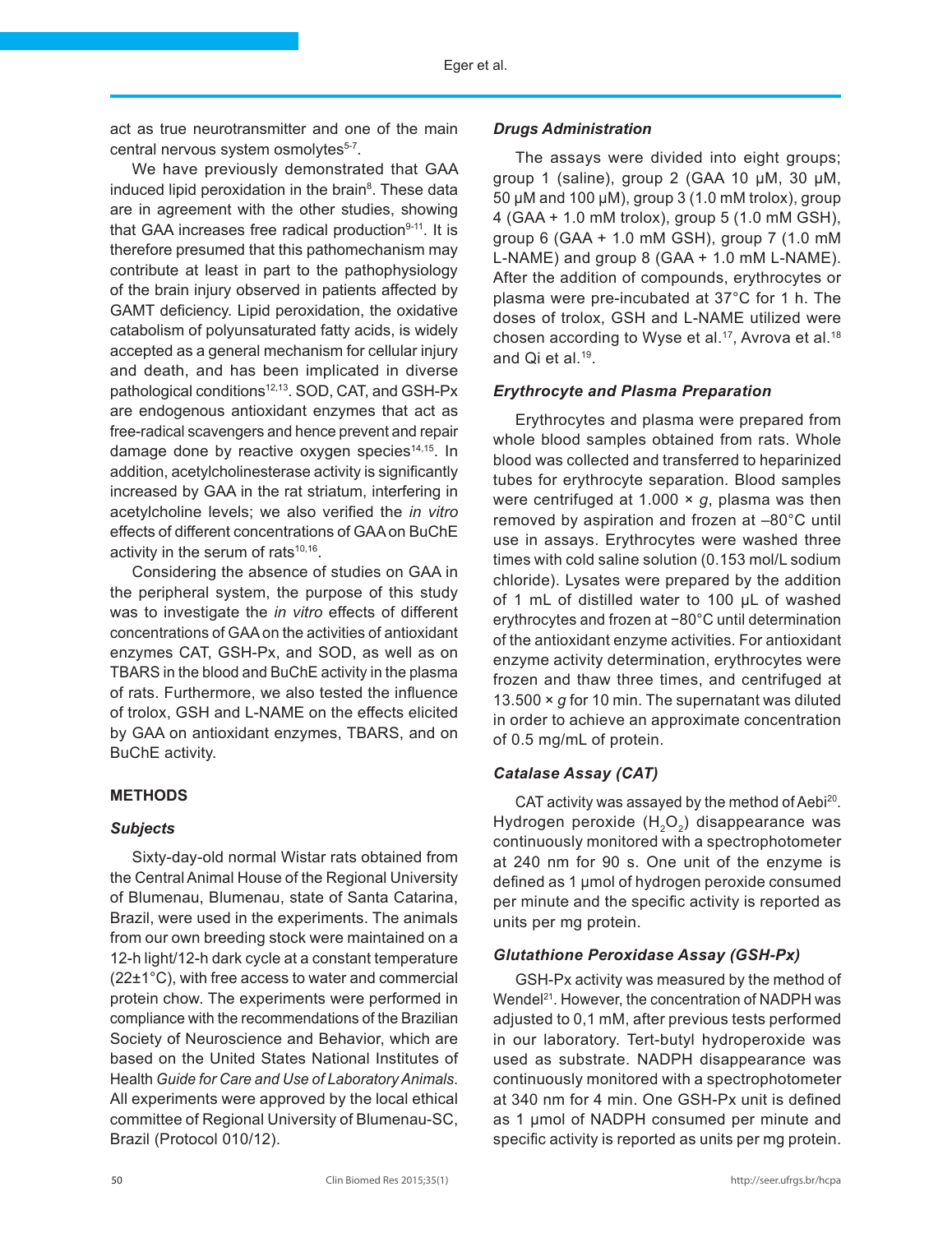#### *Superoxide Dismutase assay (SOD)*

This method for the assay of SOD activity is based on the capacity of pyrogallol to autoxidize, a process highly dependent on  $\mathsf{O}_2$ , which is a substrate for SOD<sup>22</sup>. The inhibition of the autoxidation of this compound occurs in the presence of SOD, whose activity can be then indirectly assayed spectrophotometrically at 420 nm. A calibration curve was performed with purified SOD as standard, in order to calculate the activity of SOD present in the samples. The results were reported as units/mg protein.

# *Thiobarbituric acid reactive substances (TBARS)*

TBARS was determined according to the method described by Esterbauer and Cheeseman<sup>23</sup>. TBARS measures malondialdehyde, a product of lipoperoxidation caused mainly by hydroxyl free radicals. For measurements, plasma was mixed with 10% trichloroacetic acid and 0.67% thiobarbituric acid and heated in a boiling water bath for 25 min. TBARS was determined by the absorbance at 535 nm. A calibration curve was performed using 1,1,3,3-tetramethoxypropane and each curve point was subjected to the same treatment as that of the supernatants. TBARS was calculated as nanomole of malondialdehyde formed per milligram of protein.

#### *BuChE activity assay*

Butyrylcholinesterase activity was determined by the method of Ellman et al. with some modifications<sup>24</sup>. The hydrolysis rate was measured at an acetylthiocholine concentration of 0.8 mM in 1 mL assay solutions with 100 mM phosphate buffer, pH 7.5 and 1.0 mM 5,5'-dithiobis-2-nitrobenzoic acid. Fifty microliters of rat plasma were added to the reaction mixture and pre-incubated for 3 min. The hydrolysis was monitored by formation of the thiolate dianion of 5.5'-dithiobis2-nitrobenzoic acid at 412 nm for 2-3 min (intervals of 30 s) at 25°C.

#### *Protein Determination*

Protein was measured by the Lowry et al., using serum bovine albumin as standard<sup>25</sup>.

#### *Statistical Analysis*

Data were analyzed by ANOVA followed by the Duncan multiple range test when the F-test was significant. All analyses were performed using the Statistical Package for the Social Sciences (SPSS) software in a PC compatible computer. Values of p<0.05 were considered to be significant.

## **RESULTS**

Figure 1 shows that GAA, at a concentration of 100  $\mu$ M, significantly enhanced CAT (F = 19.751; p<0.001, figure 1A) and GSH-Px (F = 8.217; p<0.001, figure 1B) activities in the erythrocytes of rats, as compared to control groups. On the other hand, Figure 1C shows that GAA did not alter SOD activity at any concentration studied ( $F = 0.356$ ;  $p > 0.05$ ) in the erythrocytes of rats, as compared to the control group.

Figure 2 A shows that GAA, at a concentration of 100 µM, significantly enhanced TBARS levels  $(F = 6.283; p < 0.001)$ . Figure 2B shows that GAA, at a concentration of 100 µM, enhanced BuChE activity ( $F = 40.915$ ;  $p < 0.001$ ) in the plasma of rats, as compared to control groups.

As can be observed in Figure 3A, B, and C, respectively; trolox, GSH and L-NAME, were able to prevent the increase in CAT activity in the erythrocytes of rats (F = 32.739; p<0.001). GSH and L-NAME, but not trolox, were able to prevent the increase in GSH-Px activity  $(F = 22.286; p < 0.001)$ , while trolox and L-NAME prevented the increase in TBARS levels caused by GAA at concentrations of 100 µM,



Figure 1: *In vitro* effects of increasing concentrations of guanidinoacetate (GAA) on antioxidant enzyme activities in rat erythrocytes. Data are mean  $\pm$  SD (n = 7). \*\*p<0.001; compared to control group (Duncan's multiple range test).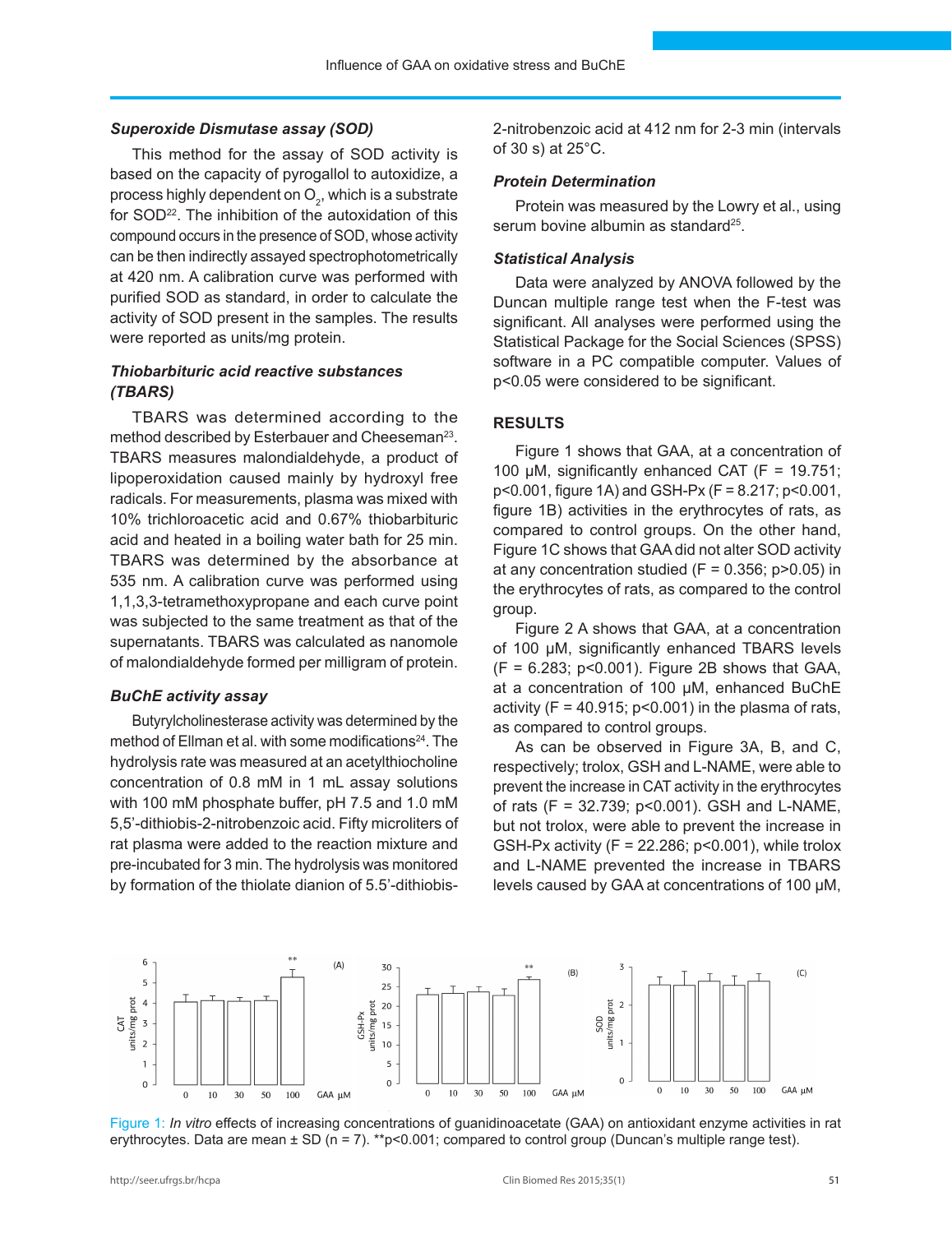

Figure 2: *In vitro* effects of increasing concentrations of guanidinoacetate (GAA) on thiobarbituric acid reactive substances (TBARS – 2 A) and on butyrylcholinesterase (BuChE – 2 B) activity in the plasma of rats. Results are expressed as mean ± SD (n = 7). \*\*p<0.001; compared to control group (Duncan's multiple range test).



Figure 3: *In vitro* effects of trolox (Tro), glutathione (GSH) and L-NAME on CAT (A), GSH-Px (B) and TBARS (C) in the erythrocytes and and on butyrylcholinesterase (BuChE) activity (D) in plasma of rats in the presence or absence of guanidinoacetate (GAA). Data are mean ± SD (n = 6). \*\*p<0.001; compared to control group (Duncan's multiple range test).

but not GSH ( $F = 70.252$ ;  $p < 0.001$ ), as compared to controls. With respect to BuChE activity, Figure 3D shows that trolox, GSH and L-NAME were able to prevent the increase in BuChE activity in the plasma of rats  $(F = 36.686; p < 0.001)$ .

## **DISCUSSION**

Results showed that GAA significantly enhanced CAT and GSH-Px activities in the erythrocytes of rats, as compared to these activities in the control groups. On the other hand, GAA did not alter SOD activity, at any concentration studied, in the erythrocytes of rats, as compared to the control group. Regarding TBARS levels, GAA significantly enhanced TBARS

levels in the plasma of rats. Although we cannot precisely establish the mechanisms by which GAA administration caused the increases in CAT and GSH-Px activities in the erythrocytes, it is possible that this occurred due to the increased generation of free radicals, provoked by GAA. Previous data have shown that antioxidant enzymes may respond to oxidative stress by increasing their activity in order to reduce damage14. Oxidative stress is commonly observed in some inborn errors of intermediary metabolism<sup>14</sup>. Although the cause of increased oxidative stress in these diseases is not completely understood, it may be due to the accumulation of toxic metabolites that lead to excessive production of free radicals. Oxidative stress may also occur due to a substantial increase

 $(C)$ 

 $(D)$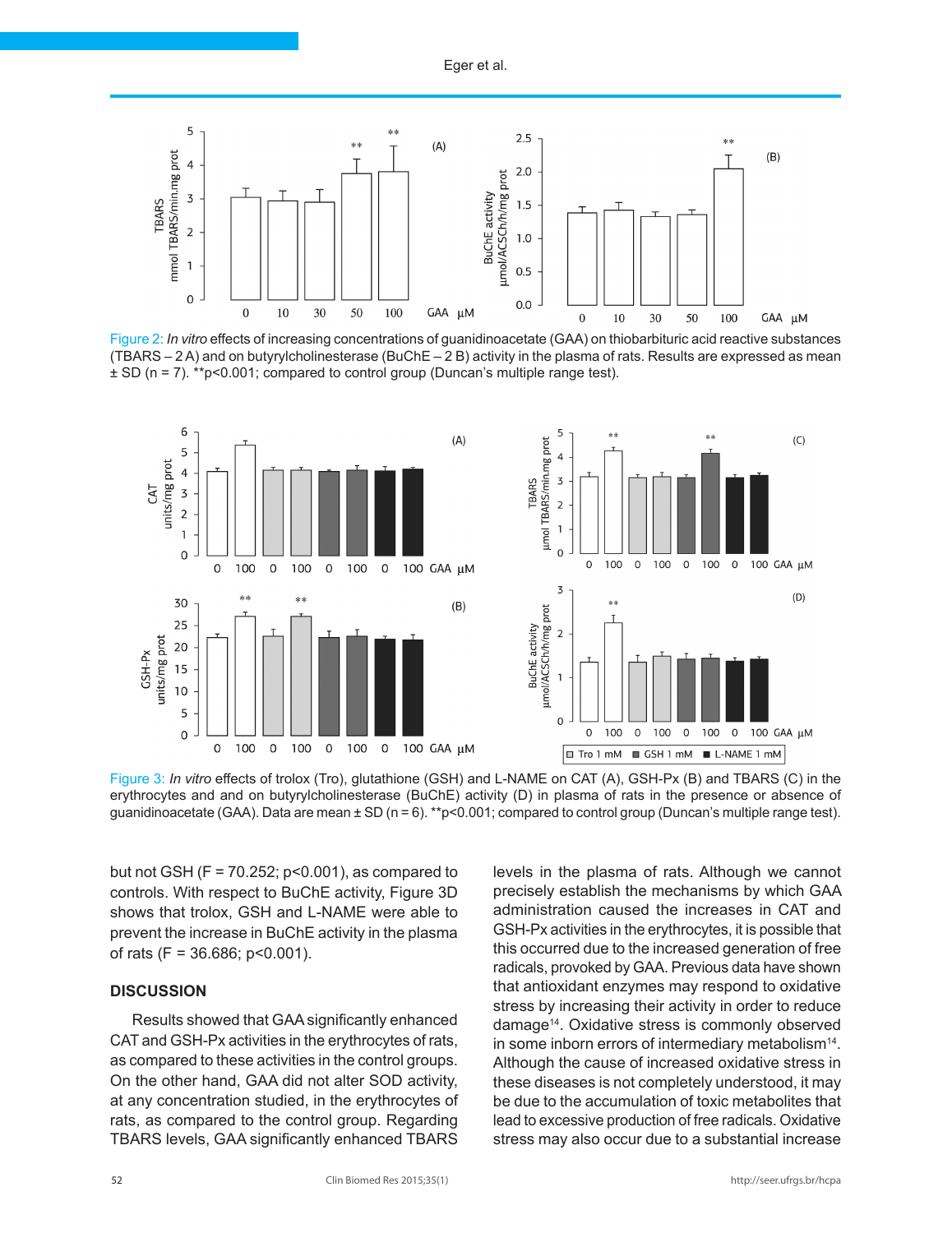in metabolic by-products that directly or indirectly deplete the cells antioxidant capacity. In this context, previous studies have shown that the addition of GAA to assays (*in vitro* studies) significantly decreased total radical-trapping antioxidant potential, SOD activity, and total thiol levels in rat striatum<sup>11</sup>.

Results have shown that GAA enhances BuChE activity in the plasma of rats, reducing acetylcholine levels. Although the exact physiological function of BuChE is unclear, it has been shown that it can substitute acetylcholinesterase in maintaining the structural and functional integrity of cholinergic pathways<sup>16</sup>. It has also been shown that acetylcholine has a potential neuroprotective role as a scavenger of superoxide anion and is able to reduce lipid peroxidation, which suggests that a decrease in acetylcholine levels could result in a decrease in neuroprotection that can lead to neurodegeneration $26$ . Our results point to a similar protective role by acetylcholine in the blood.

Finally, we also evaluated the influence of trolox, GSH and L-NAME on the effects elicited by GAA, in order to investigate the possible participation of free radicals in the effects of GAA on CAT, GSH-Px, BuChE activities and on TBARS. *Post hoc* analyses showed that trolox, GSH and L-NAME *per se* did not alter these parameters. Results showed that trolox, GSH and L-NAME, were able to prevent the increase in CAT activity in the erythrocytes of rats. GSH and L-NAME, but not trolox, were able to prevent the increase in GSH-Px activity in the erythrocytes of rats, while trolox and L-NAME prevented the increase in TBARS levels caused by GAA. With regard to BuChE activity, data showed that trolox, GSH and L-NAME were able to prevent the increase in BuChE activity in the plasma of rats. In this context, trolox interacts with cell membranes, traps free radicals and interrupts the chain of oxidative reactions that damage cells, L-NAME is a potent nitric oxide synthase inhibitor and GSH acts as an SH-group protecting agent<sup>26-28</sup>. Results suggest that the scavenging of free radicals by trolox, and/or nitric oxide and the oxidation of SH groups are involved in the effects of GAA on the enzyme activities. In addition, the scavenging of free radicals by trolox and nitric oxide are involved in the effects of GAA on TBARS levels. Nitric oxide, however, is also a free radical and hence in many biological systems it has a short half-life due to its reactivity with other intracellular constituents, such as superoxide. The reaction between nitric oxide and superoxide results in the formation of the peroxynitrite anion, which is extremely cytotoxic. Despite the important physiological roles attributed to nitric oxide, excessive generation of this molecule and also of its derivate anion have been implicated in the pathophysiology of common conditions such as stroke, Alzheimer's and Parkinson diseases, cardiovascular disease, atherogenesis and the atherosclerotic state29.

The present study reinforces the hypothesis that oxidative stress is induced in GAMT-deficiency. Furthermore, our results indicate that GAA increases enzymatic antioxidant defenses, cause lipid oxidation and enhanced BuChE activity, probably by enhancing reactive species in the blood of rats. In addition, we demonstrated that the alterations in these parameters of oxidative stress and BuChE activity are probably mediated by the generation of NO and /or other free radicals, which are scavenged by trolox and GSH, since L-NAME and these antioxidants prevented these effects caused by GAA in the blood of rats. Although it is difficult to extrapolate our findings to human GAMT-deficiency, if that is the case, the present results may be relevant to explain, at least in part, the pathophysiological characteristics present in the affected patients. Further studies are required to determine whether antioxidants should be considered as an adjuvant therapy to specific diets in GAMT-deficiency.

#### *Conflicts of interest*

The authors declare no conflicts of interest.

#### **REFERENCES**

- 1. Comeaux MS, Wang J, Wang G, Kleppe S, Zhang VW, Schmitt ES, et al. Biochemical, molecular, and clinical diagnoses of patients with cerebral creatine deficiency syndromes. *Mol Genet Metab*. 2013;109(3):260-8. [http://dx.doi.](http://dx.doi.org/10.1016/j.ymgme.2013.04.006) [org/10.1016/j.ymgme.2013.04.006](http://dx.doi.org/10.1016/j.ymgme.2013.04.006)[.](http://www.ncbi.nlm.nih.gov/entrez/query.fcgi?cmd=Retrieve&db=PubMed&list_uids=23660394&dopt=Abstract) [PMid:23660394](http://www.ncbi.nlm.nih.gov/entrez/query.fcgi?cmd=Retrieve&db=PubMed&list_uids=23660394&dopt=Abstract)
- 2. Nasrallah F, Feki M, Kaabachi N. Creatine and creatine deficiency syndromes: biochemical and clinical aspects. *Pediatr*

*Neurol*. 2010;42(3):163-71. [http://dx.doi.org/10.1016/j.](http://dx.doi.org/10.1016/j.pediatrneurol.2009.07.015) [pediatrneurol.2009.07.015](http://dx.doi.org/10.1016/j.pediatrneurol.2009.07.015)[.](http://www.ncbi.nlm.nih.gov/entrez/query.fcgi?cmd=Retrieve&db=PubMed&list_uids=20159424&dopt=Abstract) [PMid:20159424](http://www.ncbi.nlm.nih.gov/entrez/query.fcgi?cmd=Retrieve&db=PubMed&list_uids=20159424&dopt=Abstract)

- 3. Leuzzi V, Mastrangelo M, Battini R, Cioni G. Inborn errors of creatine metabolism and epilepsy. *Epilepsia*. 2013;54(2):217-27[.](http://www.ncbi.nlm.nih.gov/entrez/query.fcgi?cmd=Retrieve&db=PubMed&list_uids=23157605&dopt=Abstract) [http://](http://dx.doi.org/10.1111/epi.12020) [dx.doi.org/10.1111/epi.12020.](http://dx.doi.org/10.1111/epi.12020) [PMid:23157605](http://www.ncbi.nlm.nih.gov/entrez/query.fcgi?cmd=Retrieve&db=PubMed&list_uids=23157605&dopt=Abstract)
- 4. Andres RH, Ducray AD, Schlattner U, Wallimann T, Widmer HR.

Functions and effects of creatine in the central nervous system. *Brain Res Bull*. 2008;76(4):329- 43. [http://dx.doi.org/10.1016/j.](http://dx.doi.org/10.1016/j.brainresbull.2008.02.035) [brainresbull.2008.02.035](http://dx.doi.org/10.1016/j.brainresbull.2008.02.035). [PMid:18502307](http://www.ncbi.nlm.nih.gov/entrez/query.fcgi?cmd=Retrieve&db=PubMed&list_uids=18502307&dopt=Abstract)

5. Almeida LS, Salomons GS, Hogenboom F, Jakobs C, Schoffelmeer AN. Exocytotic release of creatine in rat brain. *Synapse*. 2006;60(2):118-23. [http://](http://dx.doi.org/10.1002/syn.20280) [dx.doi.org/10.1002/syn.20280.](http://dx.doi.org/10.1002/syn.20280) [PMid:16715490](http://www.ncbi.nlm.nih.gov/entrez/query.fcgi?cmd=Retrieve&db=PubMed&list_uids=16715490&dopt=Abstract)